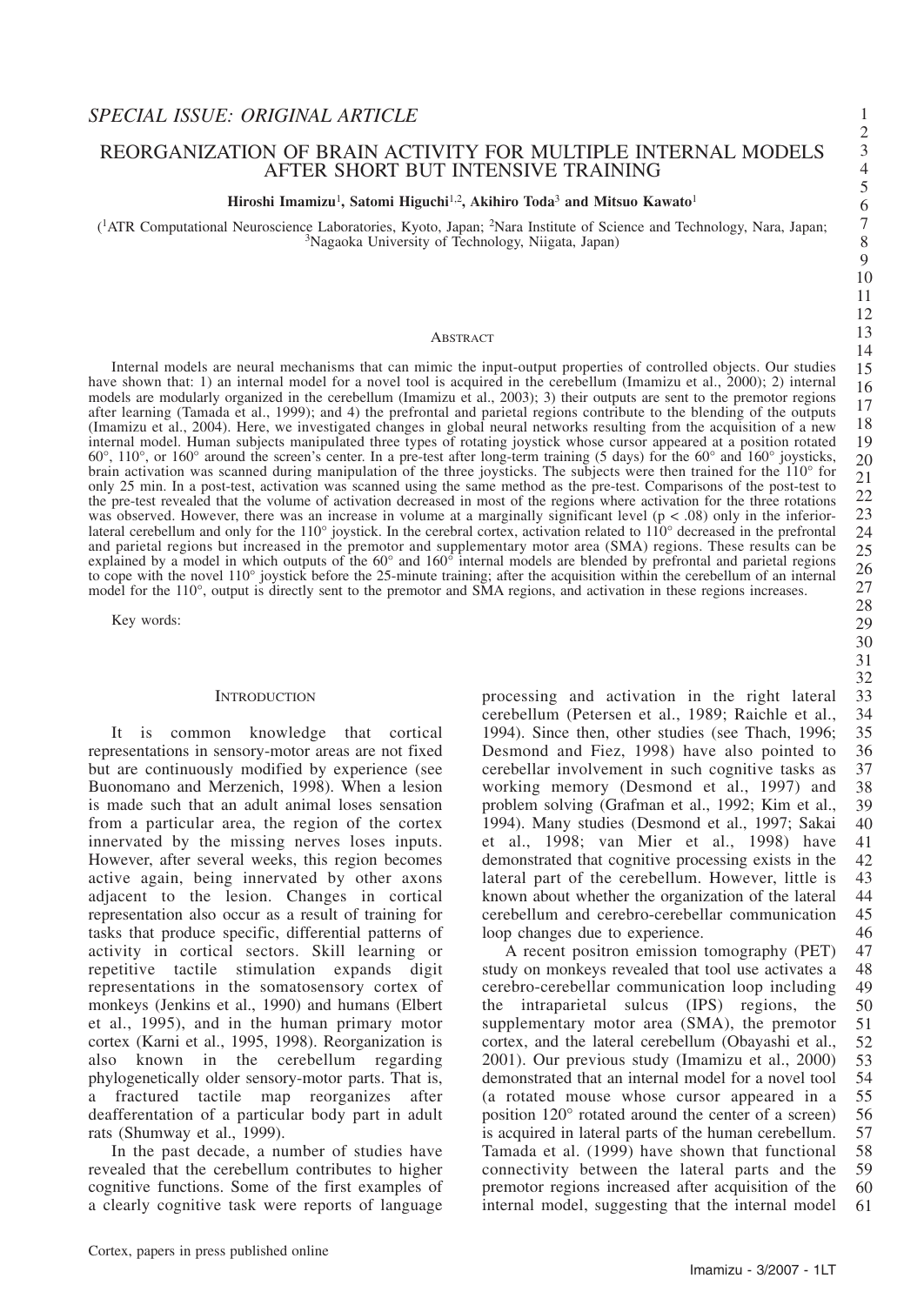sends outputs to the premotor regions. We investigated cerebellar activity after subjects learned how to use two novel tools (the rotated mouse and a velocity mouse whose cursor velocity was proportional to the mouse position) (Imamizu et al., 1998, 2003). The brain locations activated while using the two different tools were spatially segregated with a small overlap, suggesting that multiple internal models are acquired in a modular fashion. Our study (Imamizu et al., 2004) suggested that the dorsolateral prefrontal cortex, the insula and parietal regions contribute to the switching and selection of multiple internal models as "central executives" or "responsibility estimators" in a MOdular Selection And Identification for Control (MOSAIC) model proposed for the learning and switching of internal models (Wolpert and Kawato, 1998; Kawato and Wolpert, 1998a). 1 2 3 4 5 6 7 8 9 10 11 12 13 14 15 16 17 18

Here, using our experimental paradigm, we investigated the reorganization of internal models and changes in neural networks between the cerebellum and the frontal and parietal regions due to the acquisition of a new internal model. After long-term training with the two novel tools, subjects were briefly but intensively trained on the use of a third novel tool. Brain activities for the three types of tools were scanned before and after training for the third tool and compared. 19 20 21 22 23 24 25 26 27 28

A computer program mapping the joystick position to the cursor position makes the joysticks functionally different, and there is no difference in their form or fundamental manipulation. Although there might be some argument about whether we can consider them as entirely different "tools", we can find common tools that have similar form but require a different skill. For example, scissors are similar to pliers in form and essential mechanism. However, pliers need a grip force in a direction parallel to the handle movements, while scissors need not only the grip force but also a force to antagonistically push the two edges. Each joystick in our experiment requires a different skill to control the cursor, depending on different mapping between the cursor movement and the joystick movement. Thus, our experimental paradigm can probe into how different skills for tool use are organized in the brain. 29 30 31 32 33 34 35 36 37 38 39 40 41 42 43 44 45 46 47

- 48
- 49 50

51 52 53

# **METHODS**

#### *Subjects*

Fourteen neurologically normal subjects (five females and nine males from 21 to 39 years of age) participated in the experiments. All were right-handed according to the Edinburgh handedness inventory (Oldfield, 1971). Informed written consent was obtained from each subject. The test protocols were approved by the ATR ethics committee. 54 55 56 57 58 59 60 61

#### *Tasks*

Basic task designs are the same as those used in our previous studies (Imamizu et al., 2000, 2003, 2004). The subjects moved a small crosshair cursor on the screen with a joystick and continuously tracked a moving target. They controlled the joystick with their right hand. The target was a small white square on a dark background and moved around within a square area subtending horizontal and vertical visual angles of 7.33°. The *x*-and *y*-components of the target trajectory were sums of sinusoids whose amplitude and frequency were pseudo-randomly determined. A portion of the target trajectory is shown by small rectangles in Figure 3.

The relationship between cursor position and the joystick angle was

$$
\begin{pmatrix} x \\ y \end{pmatrix} = 0.12 \begin{pmatrix} \cos \theta & \sin \theta \\ -\sin \theta & \cos \theta \end{pmatrix} \begin{pmatrix} p \\ q \end{pmatrix}
$$

where  $(x, y)$  denotes the cursor's screen coordinates (visual angle: °) and (*p*, *q*) denotes the deviational angles of the joystick from the vertical axis in the left-right and the back-forth directions. 6 was a rotational angle of  $0^\circ$ ,  $60^\circ$ ,  $110^\circ$ , or  $160^\circ$ . Figure 1 illustrates the correspondence between the direction of joystick movement and that of cursor movement under each rotation.

#### *Procedures*

All subjects underwent the following: 1) five days of long-term training for the 60° and the 160° joysticks; 2) a pre-test; 3) 25 min of short-term training for the 110° joystick; and 4) a post-test. Brain activity was scanned in the pre- and posttests.

#### *Five Days of Long-Term Training for the 60° and the 160° Joysticks*

The subjects were trained for the tracking task under 60° and 160° conditions. During the five-day training sessions, brain activity was not scanned but the subjects performed the tasks lying on a bed just as they would later do in the magnetic resonance imaging (MRI) scanner. Within each session, a tracking task period (1.6 min) and a rest period (18 sec) were alternately repeated three times without changing the joystick type. As shown in Figure 2a, the subjects used the 0° joystick in the first session each morning and were then trained for either the 60° or 160° joystick in the subsequent eight sessions. Breaks between sessions lasted 5-10 min. After a 1-2 hour lunch break, the subjects used the 0° joystick in the first session of each afternoon, and were subsequently trained for the other 60° or 160° joystick in eight sessions. The accumulated tracking time over the five days was 192 min for the 60° and 160° joysticks.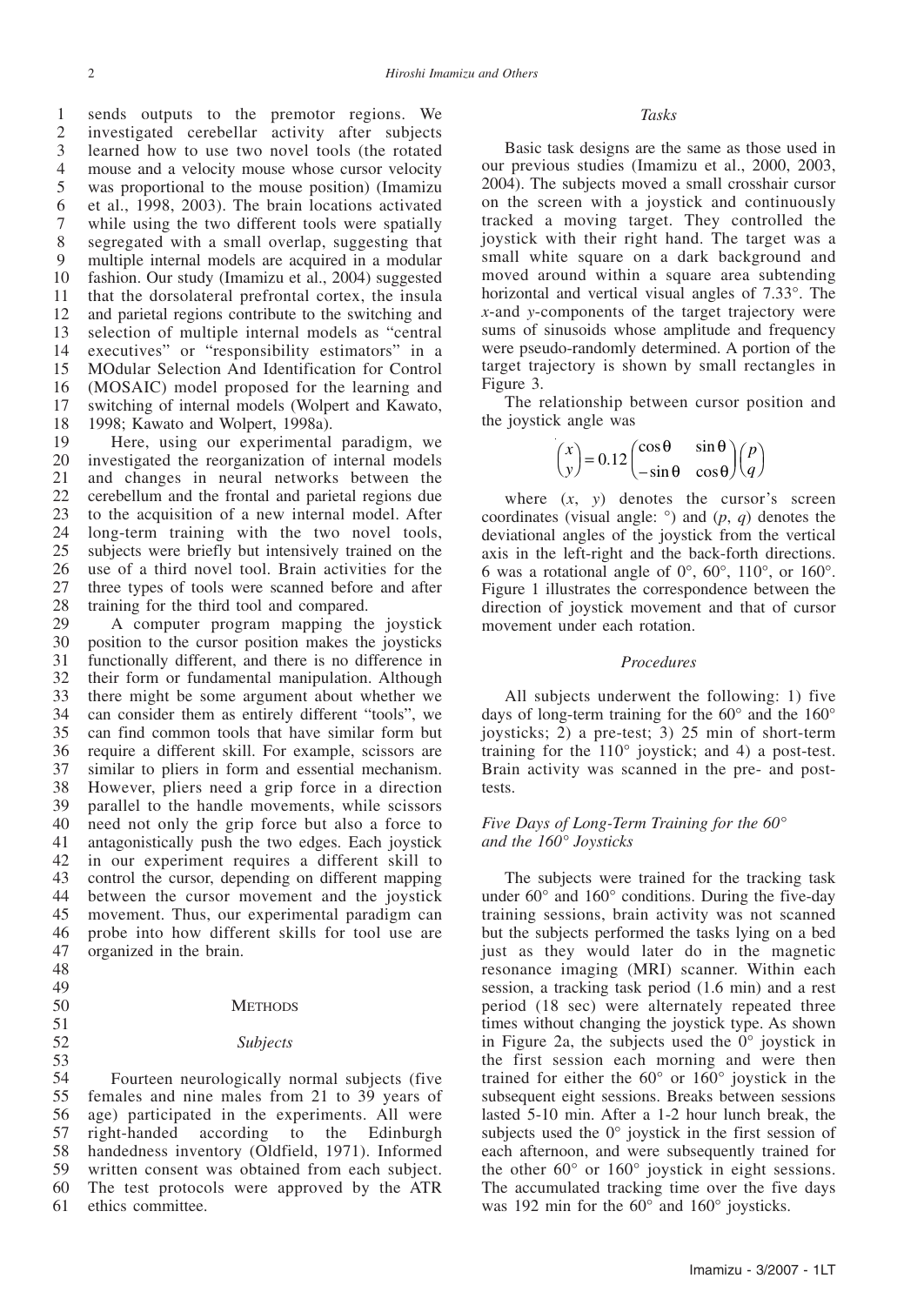





Fig. 2 – *A graphic representation of the procedures in the present experiment.*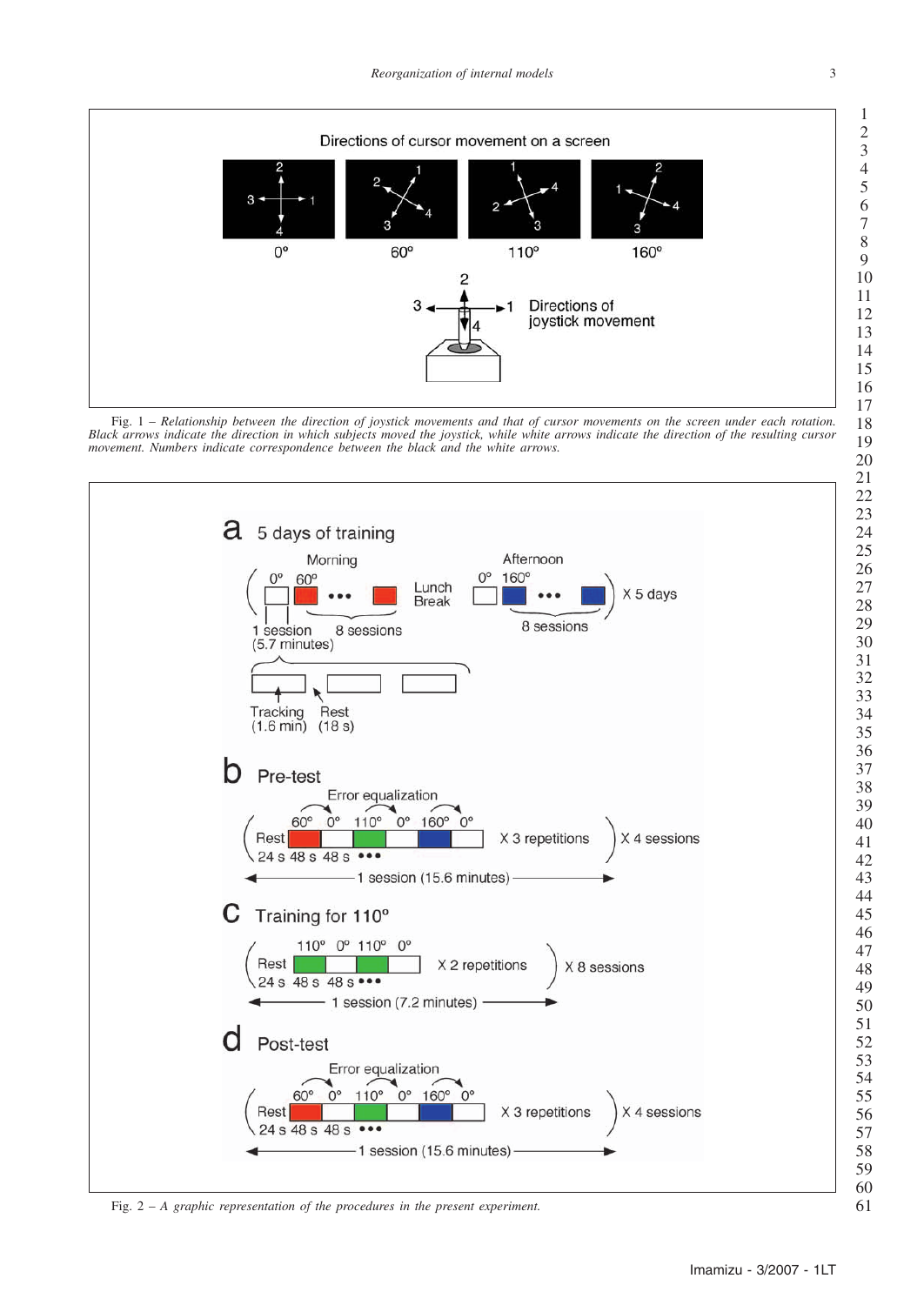

Fig. 3 – *Examples of target trajectories (white rectangles) and joystick trajectories (filled circles) manipulated by a subject for 4 sec. a, b, c and d show trajectories when rotation angle was 0°, 60°, 110°, and 160°, respectively. Upper and lower panels show trajectories in the screen (visual angle: °) and hand coordinates (deviational angle of the joystick from the vertical axis: °). Marker positions are 40 msec apart.*

*Pre-Test* 

 

In a pre-test, the subjects used the  $0^{\circ}$ ,  $60^{\circ}$ , 110°, and 160° joysticks in one session. The order of the tracking periods using these joysticks was counterbalanced between the sessions. An example of the session was three repetitions of  $[rest \rightarrow 60^{\circ} \rightarrow 0^{\circ} \rightarrow 110^{\circ} \rightarrow 0^{\circ} \rightarrow 160^{\circ} \rightarrow 0^{\circ}]$ as illustrated in Figure 2b. The rest period lasted 24 sec, while the other periods lasted 48 sec. When the subjects used the 0° joystick, the target velocity was adjusted so that the tracking error was equalized to the error for the joystick 

used in the preceding period (see *Equalization of Tracking Error*). The subjects underwent four sessions.

#### *25 Minutes of Short-Term Training for 110° Joystick*

One session (7.2 min) was comprised of two repetitions of  $[rest \rightarrow 110^{\circ} \rightarrow 0^{\circ} \rightarrow 110^{\circ} \rightarrow 0^{\circ}]$  as shown in Figure 2c. The rest periods lasted 24 sec, while each tracking period lasted 48 sec. The subjects underwent eight sessions with 5-10-minute breaks between sessions. The accumulated tracking time for 110° joystick was short (25 min) in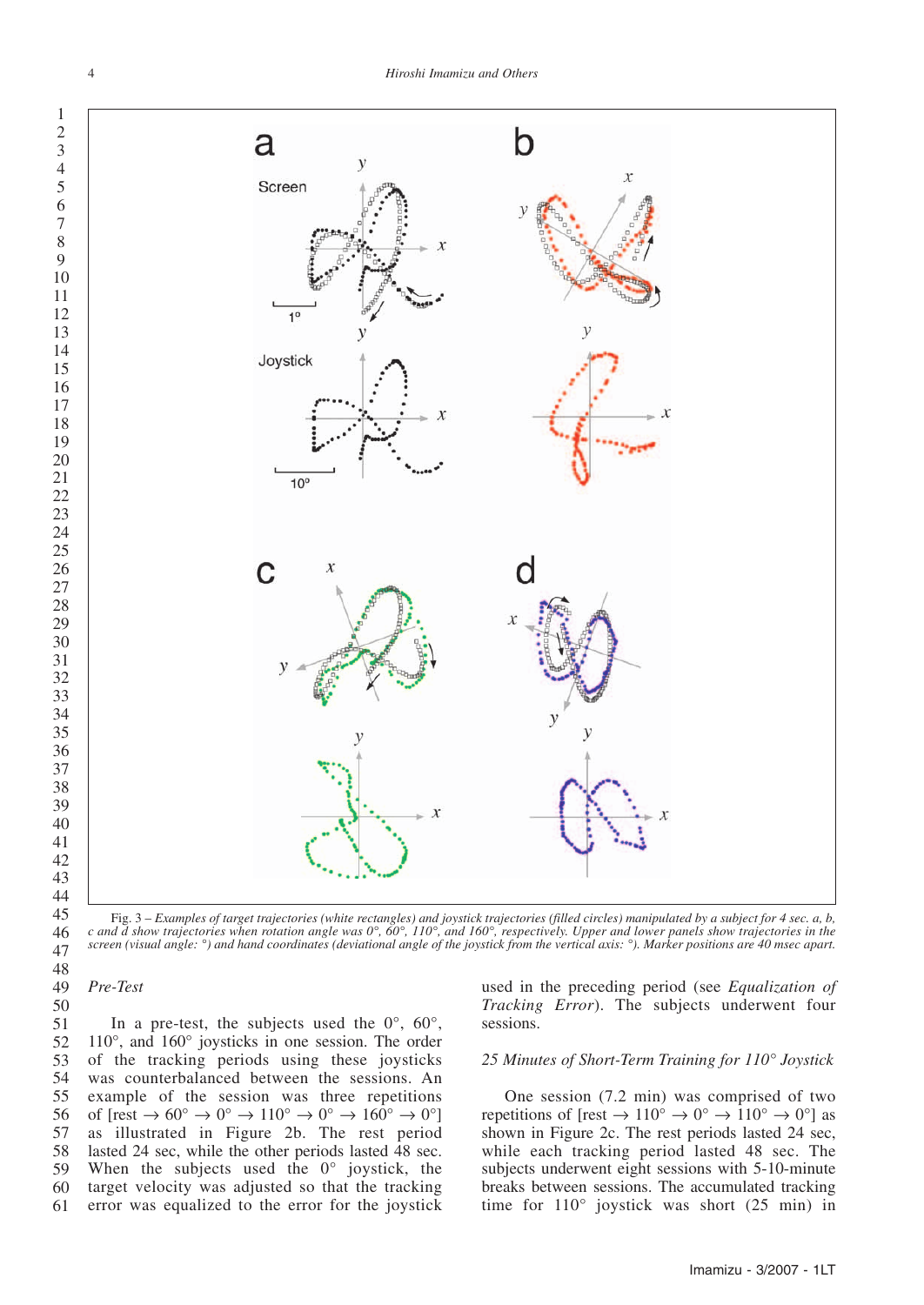comparison to that for 60° or 160° in the five days of long-term training (192 min).

#### *Post-Test*

The subjects underwent the same sessions as in the pre-test.

#### *Analysis of Behavioral Data*

The cursor , the target , and the joystick angles were sampled at 1 kHz. The distance between the cursor and the target at each sampling point  $(\sqrt{(x_t - x_c)^2 + (y_t - y_c)^2})$  was accumulated over 5.3 sec (position tracking error). A velocity tracking error  $(\sqrt{(x_t - x_c)^2 + (y_t - y_c)^2})$  was also accumulated over 5.3 sec. Because the results obtained from the velocity error were similar to those from position tracking error, we only present the position tracking error in this article.

#### *Equalization of Tracking Error*

In our previous study (Imamizu et al., 2000), two types of activities related to learning were observed in the cerebellum. One reflected error signals that guide the learning acquisition of internal models and the other reflected an acquired internal model. The former activity was so strongly distributed over the cerebellum that it also blurred the latter activity. Following the procedure used in the previous study, tracking error during manipulation of the normal (0°) joystick was equalized to that during the rotated joystick using a linear relationship between tracking error and target velocity. This procedure allowed us to distinguish internal model activity for the novel tools from activity reflecting the error signal.

Before functional imaging, the subjects performed the tracking task using the 0° joystick at various target velocities  $(V_0)$  that ranged from .0427 to .0783°/second at .0021 intervals. A linear relationship between  $V_0$  and the tracking error  $(E)$ was derived by a least squares method for each subject:

$$
E = aV_0 + b.
$$

In the pre- and post-tests, the target velocity was adjusted using the estimated values *a* and *b* in the 0° baseline condition, so that the error was equal to the mean error  $(E)$  in the preceding 60 $^{\circ}$ , 110°, or 160° test periods:

$$
V_0 = \frac{\overline{E} - b}{a}
$$

The averaged target velocity was .0652°/second in the pre-test and .0543°/second in the post-test.

#### *MRI Acquisition*

A 1.5 T MRI scanner (Shimadzu-Marconi) was used to obtain blood oxygen level dependent (BOLD) contrast functional images. Images weighted with the apparent transverse relaxation time were obtained with an echo-planar imaging sequence (repetition time  $= 5.3$  sec, echo time  $= 65$ msec, flip angle  $= 90^{\circ}$ ). A total of 158 sequential whole brain volumes  $(64 \times 64 \times 44$  voxels at 3.4-mm isotropic resolution) were acquired in each session. High resolution anatomical images of all subjects were also acquired with a T1 weighted sequence. 1 2 3 4 5 6 7 8 9

#### *MRI Analysis*

10 11 12

We used Statistical Parametric Mapping 99 (SPM 99) software (http://www.fil.ion.ucl.ac.uk/spm/) for image processing and analysis. The first two volumes of images were discarded to allow for T1 equilibration while the remaining 156 image volumes were realigned to a reference volume. The first volume was chosen as the reference to minimize the difference between the realigned functional images and the anatomical image that was acquired immediately after subjects entered the MRI scanner. The realigned images were normalized to the Montreal Neurological Institute (MNI) reference brain. The data were spatially smoothed with a Gaussian kernel with a 7 mm full-width halfmaximum (FWHM). The voxel time series were temporally smoothed with a Gaussian filter (FWHM of 4 sec). 13 14 15 16 17 18 19 20 21 22 23 24 25 26 27 28 29

We conducted a multiple regression analysis to find regions related to the manipulation of the three types of joysticks.

$$
k_i = \alpha_i w^k + \beta_i x^k + \gamma_i y^k + \delta_i z^k + e_i
$$

 $v$ 

Here,  $v_i^k$  denotes the functional magnetic resonance imaging (fMRI) signal at the *i*-th voxel in the *k*-th scan, and *w*, *x*, *y* and *z* are explanatory variables corresponding to the use of the 0° (error equalized),  $60^\circ$ ,  $110^\circ$ , and  $160^\circ$  joysticks, respectively. They were assigned 1 if the scan corresponded to their joystick type and 0 otherwise. 35 36 37 38 39 40 41

We performed a random effect analysis comprising two stages. In the first stage analysis, parameters were estimated for the differences of interest ( $\beta - \alpha$ ,  $\gamma - \alpha$  and  $\delta - \alpha$ ) for each subject. They were then entered into a second-level analysis to test whether parameters for the 60°, 110°, or 160° joysticks were significantly larger than parameters for the error-equalized 0° joystick ( $\beta - \alpha > 0$ ,  $\gamma - \alpha$  $> 0$  and  $\delta - \alpha > 0$ ), using a one-sample *t*-test across subjects  $[t(13) > 3.85, p < .05$  uncorrected]. 42 43 44 45 46 47 48 49 50 51

#### *Quantitative Analysis of Activity Change from Pre- to Post-Test*

We searched for voxels in which activation was significantly associated with all three types of joystick. Then we identified the anatomical volume of interest (VOI) including the voxel according to (Tzourio-Mazoyer et al., 2002) and investigated the change in activated volume separately for each 56 57 58 59 60 61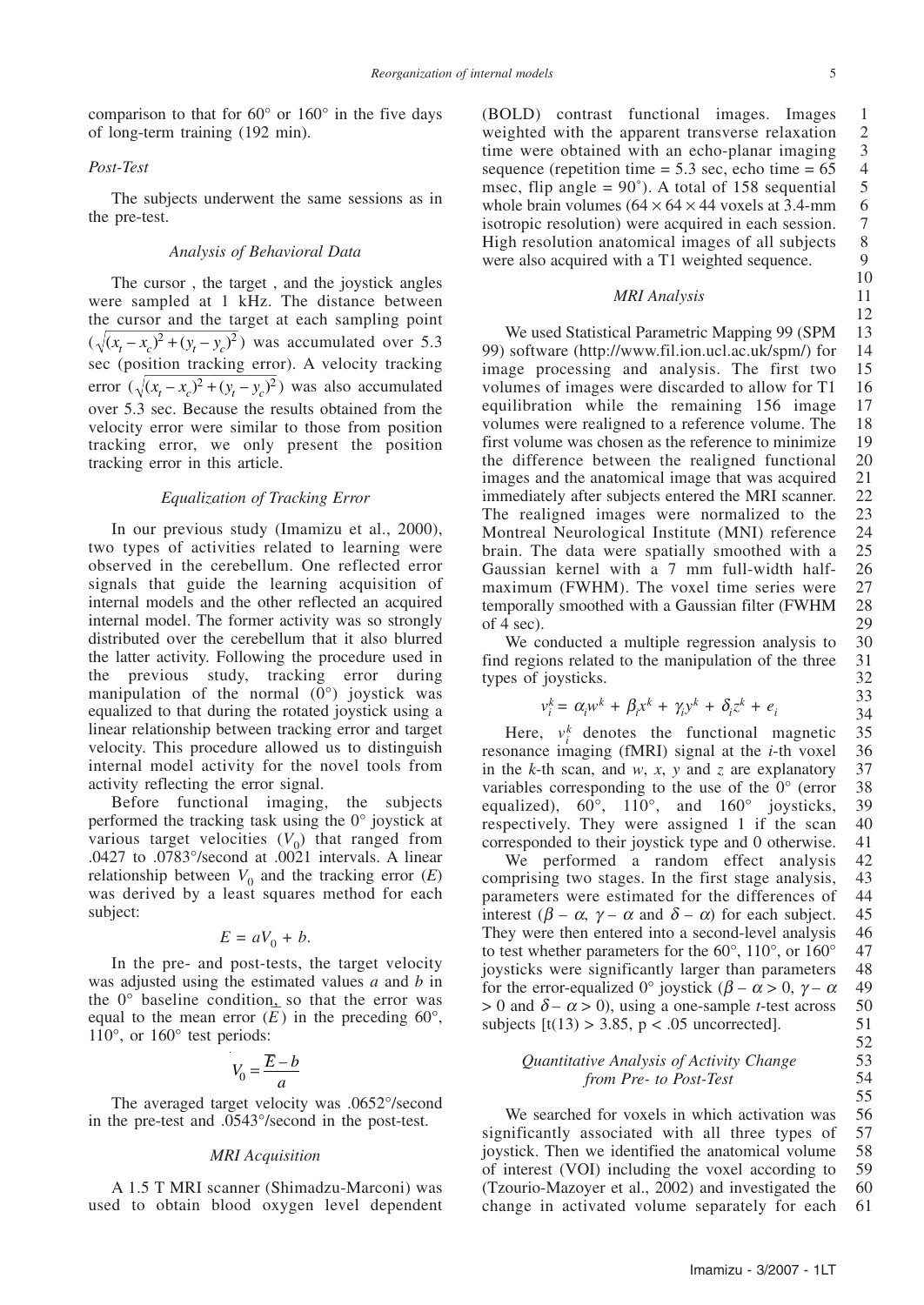

Fig. 4 – *a. Change in tracking error (across-subjects mean ± SD) during training sessions. Red and blue curves represent errors in 60° and 160° conditions, respectively. b. Pre-test, the 110° training, and post-test errors. The green curves represent errors in 110° condition.*

VOI. The voxels were found in the premotor cortex and regions near the IPS. The premotor VOI was defined as Broadmann area 6, excluding the medial cortex but including both the ventral (PMv) and dorsal (PMd) parts. The parietal VOI comprised the superior parietal gyrus, the angular gyrus, the supramarginal gyrus, and the precuneus. The cerebellum was divided into upper and lower parts by a horizontal plane  $(z = -40)$  that roughly corresponded to the horizontal fissure. 

#### **RESULTS**

#### *Behavioral Data*

Figure 3 shows a representative target and cursor trajectory from a subject's data while using each of the rotated angles. Although the target 

trajectories were randomly determined and thus different for the four angles, the relationship between the target motion and the corresponding cursor motion was qualitatively the same.

Figure 4a shows how the tracking errors changed during long-term training for the 60° (red) and 160° (blue) joysticks before scanning. The errors for both joysticks decreased as the accumulated tracking time increased. A repeated measures analysis of variance (ANOVA) for errors indicated a significant time effect for the 60° joystick [F  $(1, 39) = 1.76$ ,  $p < .005$ ] and for the 160° joystick [F  $(1, 39) = 3.25$ , p < .0001], suggesting that learning had occurred.

Figure 4b shows errors during the pre-test, the short-term training for the 110° joystick, and the post-test. Using a paired *t*-test, we examined whether there was a significant difference between the errors in the pre- and post-tests. No significant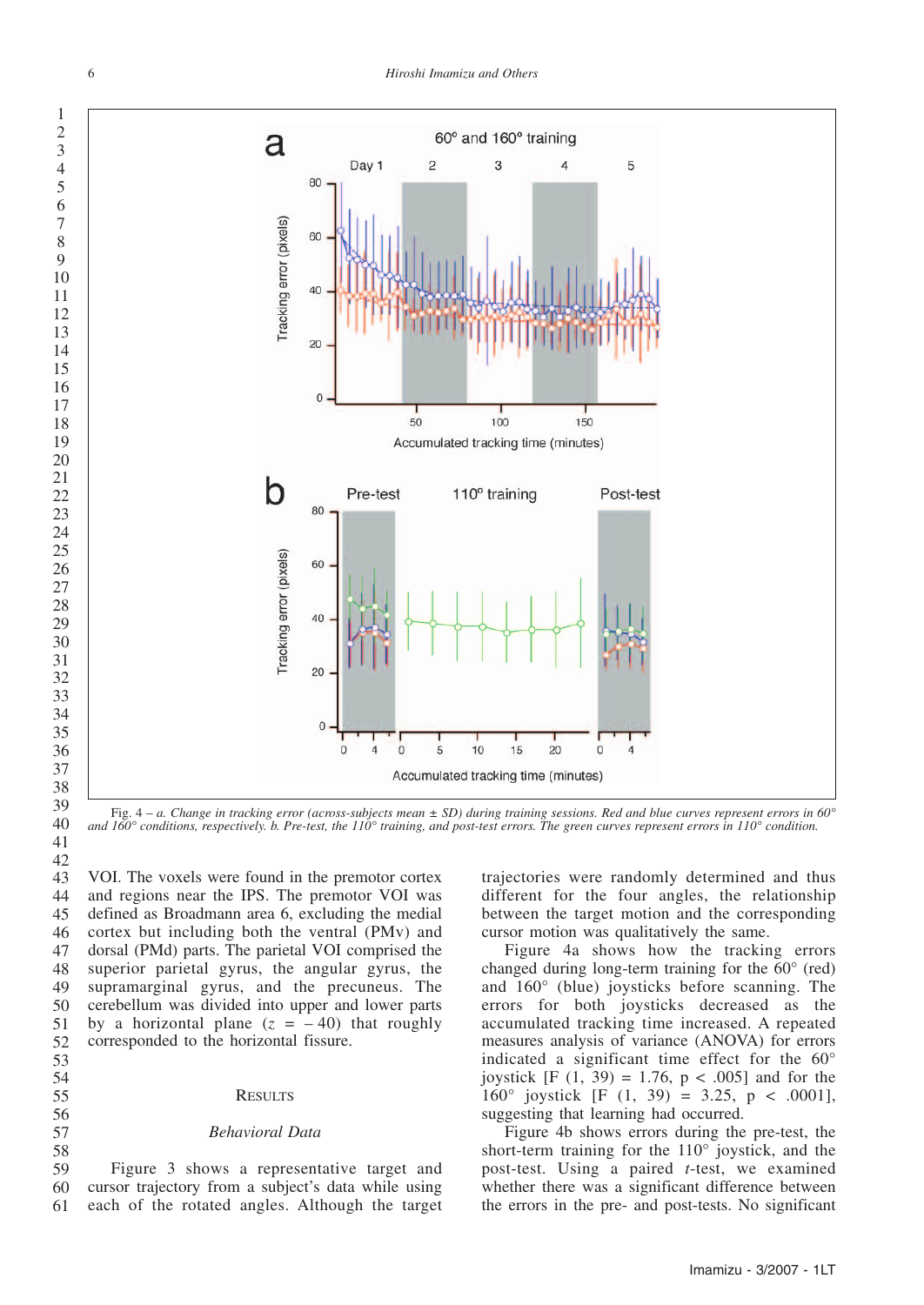

Fig. 5 – *Brain activity related to 60° (red), 110° (green) and 160° (blue) conditions in pre-test (a and b) and post-test (c and d). Activity in error-equalized 0° condition was subtracted [random effect model, t(13) > 3.85, p < .05 uncorrected, cluster size > 10 voxels]. Activities are shown in left-superior-posterior view (a and c) and in right-superior-anterior view (b and d). The cerebrum and the cerebellum are separated into the upper and lower parts of each panel.*

difference was observed for the 60° or 160° joystick  $[60^{\circ}: t(13) = .17, 160^{\circ}: t(13) = 1.57]$  but a significant decrease was observed for the 110° joystick  $[t(13) = 3.83, p < .001]$ . Thus, a significant effect of short-term training for the 110° training could be identified.

In the pre- and post-tests, target velocity was adjusted during the use of the 0° joystick to equalize tracking error to the error during use of the 60°, 110° and 160° joysticks (see *Equalization of Tracking Error* in Methods). There was no significant difference between these two equalized errors during both the pre-test and post-test for each type of joystick  $[60^{\circ}: t(13) = .64, 110^{\circ}: t(13)$  $= 1.19, 160^{\circ}$ : t(13) = .97 in the pre-test; 60°: t(13)  $= .24, 110^{\circ}$ : t(13)  $= 1.55, 160^{\circ}$ : t(13)  $= .57$  in the post-test], suggesting that error-equalization succeeded. The activations shown below were obtained by subtracting the corresponding 0° activation from the 60°, 110°, or 160° activation as explained in the MRI analysis section.

#### *fMRI Data*

#### *Change of Three Types of Activation from Pre- to Post-Test*

Figures 5a and 5b show the  $60^{\circ}$  (red),  $110^{\circ}$ (green), and 160° (blue) activations in the pre-test  $[t(13) > 3.85, p < .05$  uncorrected, cluster size  $> 10$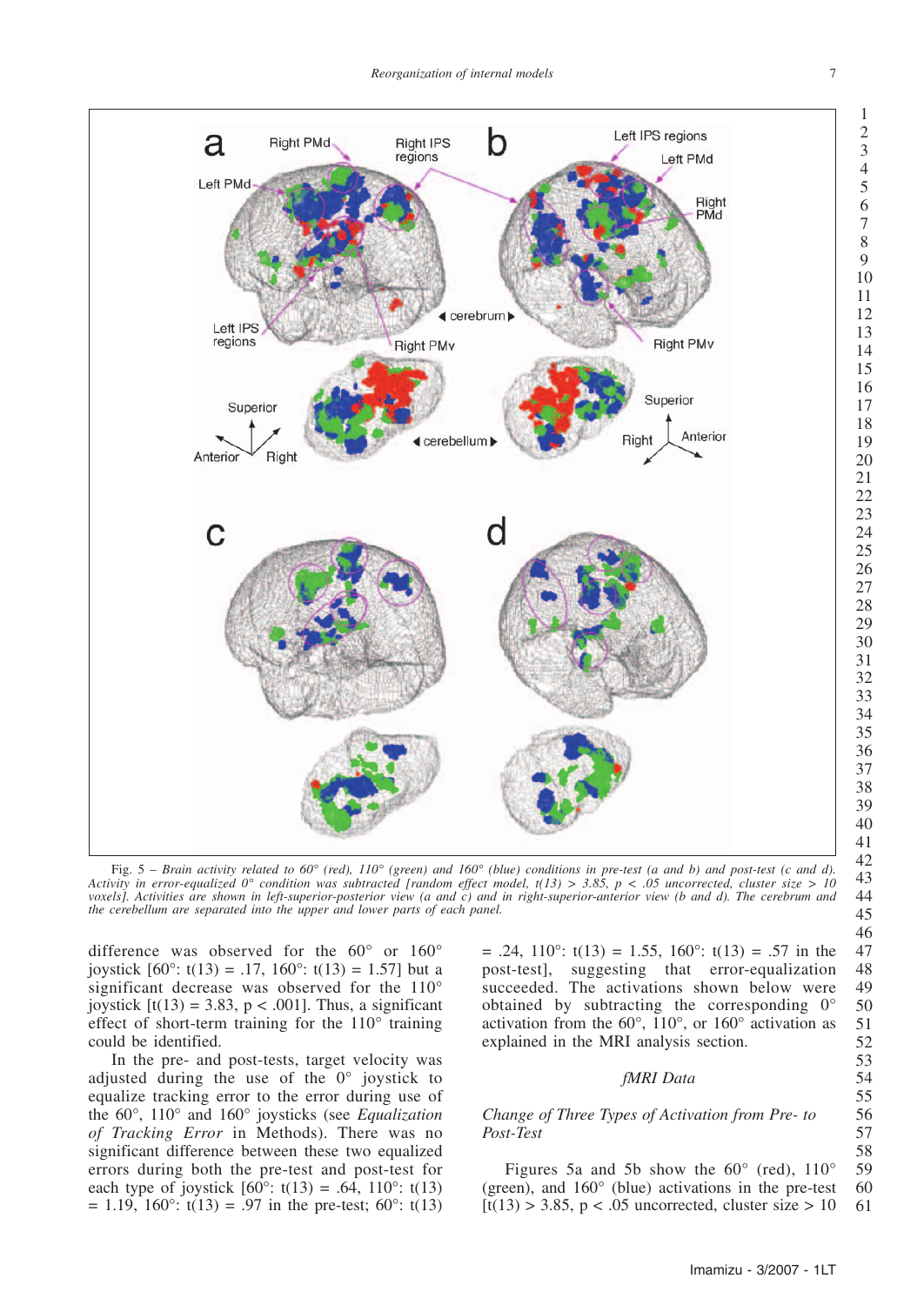1

| $\overline{c}$ |                         |
|----------------|-------------------------|
| 3              |                         |
| $\overline{4}$ | ſ.                      |
| 5              |                         |
| $\frac{6}{7}$  | $\mathbf{F}_{1}$        |
| 8              |                         |
| 9              |                         |
| 10             |                         |
| $\frac{1}{1}$  |                         |
| 12             | $\mathbf{F}_{\text{I}}$ |
| 13             |                         |
| $\frac{14}{1}$ |                         |
| 15<br>16       |                         |
| 17             |                         |
| 18             | P:                      |
| <sup>19</sup>  |                         |
| 20             |                         |
| $\frac{21}{2}$ |                         |
| 22             |                         |
| 23             |                         |
| 24<br>25       |                         |
| 26             | Li                      |
| 27             |                         |
| 28             | In                      |
|                |                         |
| 29<br>30       |                         |
| $\frac{1}{31}$ | 51                      |
| 32             |                         |
| 33             |                         |
| 34<br>35       |                         |
|                |                         |
| 36<br>37       |                         |
| 38             |                         |
|                |                         |
| 39<br>40       |                         |
| 41             |                         |
| 42             |                         |
| 43             |                         |

TABLE I *Regions activated in 110° condition and compared to error-equalized 0° condition*

| $\mathfrak{I}$                   |                                                                  |              | Pre-test          |                                       |              |           | Post-test         |                                       |              |           |
|----------------------------------|------------------------------------------------------------------|--------------|-------------------|---------------------------------------|--------------|-----------|-------------------|---------------------------------------|--------------|-----------|
| $\overline{4}$<br>$\overline{5}$ | Anatomical description<br>(Broadmann area)                       |              | R/L               | Coordinates                           | T-value      | Voxels    | R/L               | Coordinates                           | T-value      | Voxels    |
| 6                                | <b>Frontal lobe (Lateral Surface)</b>                            |              |                   |                                       |              |           |                   |                                       |              |           |
| $\tau$<br>$\, 8$                 | Superior frontal gyrus                                           | (6)<br>(6)   | R                 | (22, 0, 52)                           | 7.26         | 403       | R<br>R            | $(20, -12, 58)$<br>$(24, -14, 74)$    | 5.51<br>4.48 | 149<br>25 |
| 9                                | Middle frontal gyrus                                             | (8)          | L                 | $(-22, 8, 56)$                        | 5.14         | 42        |                   |                                       |              |           |
|                                  |                                                                  | (45)         | R                 | (48, 42, 22)                          | 6.28         | 121       |                   |                                       |              |           |
| 10                               |                                                                  | (46)         | L                 | $(-38, 52, 24)$                       | 4.61         | 10        |                   |                                       |              |           |
| 11                               | Inferior frontal gyrus,                                          |              |                   |                                       |              |           |                   |                                       |              |           |
| 12                               | Opercular Part                                                   | (44)         |                   |                                       |              |           | $\mathbb{R}$      | (62, 12, 26)                          | 4.97         | 14        |
| 13                               | <b>Frontal lobe (Medial Surface)</b><br>Supplementary motor area | (6)          |                   |                                       |              |           | L                 | $(-2, -14, 66)$                       | 4.46         | 12        |
| 14                               | <b>Central region</b>                                            |              |                   |                                       |              |           |                   |                                       |              |           |
| 15                               | Precentral gyrus                                                 | (6)          | L                 | $(-60, 10, 26)$                       | 5.91         | 37        |                   |                                       |              |           |
| 16                               |                                                                  | (6)          | L                 | $(-24, 14, 50)$                       | 5.79         | 229       | L                 | $(-28, -8, 58)$                       | 7.59         | 346       |
|                                  | Rolandic operculum                                               | (48)         |                   |                                       |              |           | R                 | (54, 10, 4)                           | 4.97         | 54        |
| 17                               | <b>Parietal lobe</b>                                             |              |                   |                                       |              |           |                   |                                       |              |           |
| 18                               | Supramarginal gyrus                                              | (40)<br>(48) | R<br>R            | $(40, -36, 42)$<br>$(58, -22, 28)$    | 6.38<br>5.83 | 214<br>33 | $\mathbb{R}$<br>R | $(64, -36, 32)$<br>$(56, -22, 28)$    | 5.24<br>5.82 | 27<br>31  |
| 19                               |                                                                  | (48)         | $\mathbb{R}$      | $(58, -34, 28)$                       | 5.31         | 72        |                   |                                       |              |           |
| 20                               | Supramarginal gyrus                                              | (6)          | L                 | $(-58, -30, 36)$                      | 5.44         | 51        |                   |                                       |              |           |
| 21                               | Inferior parietal gyrus                                          | (2)          | L                 | $(-44, -32, 38)$                      | 4.72         | 13        |                   |                                       |              |           |
| 22                               |                                                                  | (40)         | L                 | $(-40, -42, 50)$                      | 5.10         | 32        | L                 | $(-34,-36,42)$                        | 4.91         | 11        |
|                                  |                                                                  | (40)         | L                 | $(-48, -48, 56)$                      | 4.88         | 12        |                   |                                       |              |           |
| 23                               |                                                                  | (40)         | L                 | $(-42, -40, 36)$                      | 4.18         | 12        |                   |                                       |              |           |
| 24                               | Precuneus                                                        | (7)<br>(7)   | $\mathbb{R}$<br>R | $(16, -74, 50)$<br>$(16, -66, 58)$    | 5.86<br>4.52 | 50<br>29  |                   |                                       |              |           |
| 25                               |                                                                  |              |                   |                                       |              |           |                   |                                       |              |           |
| 26                               | <b>Limbic lobe</b><br>Median cingulate and                       |              |                   |                                       |              |           |                   |                                       |              |           |
|                                  | paracingulate gyri                                               | (6)          | R                 | $(8, -6, 48)$                         | 6.39         | 214       | $\mathbb{R}$      | (8, 10, 44)                           | 5.85         | 169       |
| 27                               | Insula lobe                                                      |              |                   |                                       |              |           |                   |                                       |              |           |
| 28                               | Insula                                                           | (48)         | L                 | $(-34, 16, 6)$                        | 4.68         | 14        | L                 | $(-28, 18, 10)$                       | 9.44         | 70        |
| 29                               |                                                                  | (48)         | L                 | $(-40, 14, -4)$                       | 4.93         | 11        |                   |                                       |              |           |
| 30                               |                                                                  | (48)         | R                 | (42, 14, 0)                           | 4.17         | 15        |                   |                                       |              |           |
| 31                               | Subcortical gray nuclei                                          |              |                   |                                       |              |           |                   |                                       |              |           |
| 32                               | Thalamus                                                         |              | R                 | $(18, -6, 10)$                        | 4.49         | 12        | R                 | $(16, -12, 0)$                        | 7.62         | 291       |
|                                  |                                                                  |              | R                 | $(20, -18, 2)$                        | 5.97         | 217       |                   |                                       |              |           |
| 33                               | Lentricular nucleus pallidum                                     |              | L<br>L            | $(-14, -8, 10)$                       | 5.44<br>5.52 | 33<br>20  | L                 | $(-14, -14, 8)$                       | 7.76         | 140       |
| 34                               |                                                                  |              |                   | $(-8, 0, 2)$                          |              |           |                   |                                       |              |           |
| 35                               | <b>Cerebellum</b><br>Crus 1                                      |              | L                 | $(-36, -46, -36)$                     | 8.62         | 369       | L                 | $(-48, -56, -40)$                     | 4.42         | 10        |
| 36                               |                                                                  |              | L                 | $(-30, -70, -30)$                     | 5.91         | 85        |                   |                                       |              |           |
| 37                               |                                                                  |              | R                 | $(24, -70, -30)$                      | 5.05         | 20        |                   |                                       |              |           |
|                                  |                                                                  |              | R                 | $(44, -50, -36)$                      | 4.73         | 19        |                   |                                       |              |           |
| 38                               | Lobule 3                                                         |              | L                 | $(-6, -26, -18)$                      | 6.54         | 138       |                   |                                       |              |           |
| 39                               | Lobule 4-5                                                       |              | L                 | $(-2, -44, -8)$                       | 5.42         | 26        |                   |                                       |              |           |
| 40                               |                                                                  |              | L                 | $(-20, -26, -28)$                     | 4.55         | 13        |                   |                                       |              |           |
| 41                               | Lobule 6<br>Lobule 7b                                            |              | R<br>L            | $(28, -44, -32)$<br>$(-16, -74, -46)$ | 6.82<br>4.78 | 125<br>15 | R<br>L            | $(34, -34, -34)$<br>$(-14, -74, -46)$ | 5.21<br>4.96 | 17<br>11  |
| 42                               |                                                                  |              |                   |                                       |              |           | L                 | $(-32, -46, -40)$                     | 8.82         | 686       |
|                                  | Lobule 8                                                         |              | L                 | $(-24, -56, -54)$                     | 6.67         | 181       | L                 | $(-14, -58, -54)$                     | 4.63         | 34        |
| 43                               |                                                                  |              |                   |                                       |              |           | R                 | $(16, -64, -32)$                      | 5.4          | 15        |
| 44                               |                                                                  |              |                   |                                       |              |           | R                 | $(28, -46, -56)$                      | 6.13         | 118       |
| 45                               | Lobule 9                                                         |              | R                 | $(12, -62, -54)$                      | 6.17         | 29        | R                 | $(10, -34, -38)$                      | 5.53         | 28        |
| $\overline{16}$                  | Vermis 9                                                         |              |                   |                                       |              |           | R                 | $(10, -54, -32)$                      | 5.11         | 25        |

46

voxels]. Figures 5c and 5d show the activations in the post-test. The red (60°) regions decreased in the post-test in various regions, especially in the left and right intraparietal regions and the cerebellum. The green (110°) regions decreased in the cerebral cortex but increased in the inferior parts of the cerebellum. In the right ventral premotor cortex, in the pre-test the dominant color was blue (160°) but it was green (110°) in the post-test. 47 48 49 50 51 52 53 54 55 56

We searched for regions where the three types of activation (for 60°, 110° and 160°) overlapped in the pre-test and found them in the left premotor region, the left and right intraparietal regions, and the superior left and inferior right cerebellum. The 57 58 59 60 61

*t*-value weighted centers of gravity of those overlapping regions were  $(-27, -5, 51)$ ,  $(-37, -5)$  $-42, 45$ ),  $(38, -35, 41)$ ,  $(-23, -66, -25)$  and  $(14, -74)$  $-61, -51$ , respectively. The number of voxels included in the regions were 6, 4, 19, 12 and 3. These regions are assumed to be closely related to the manipulation of the rotated joysticks.

#### *Change of 110° Activity from Pre- to Post-Test*

Table I lists the 110° activation peaks and peak *t*-values. A number of cerebral regions were activated in the pre-test but not all were significantly activated in the post-test. A decrease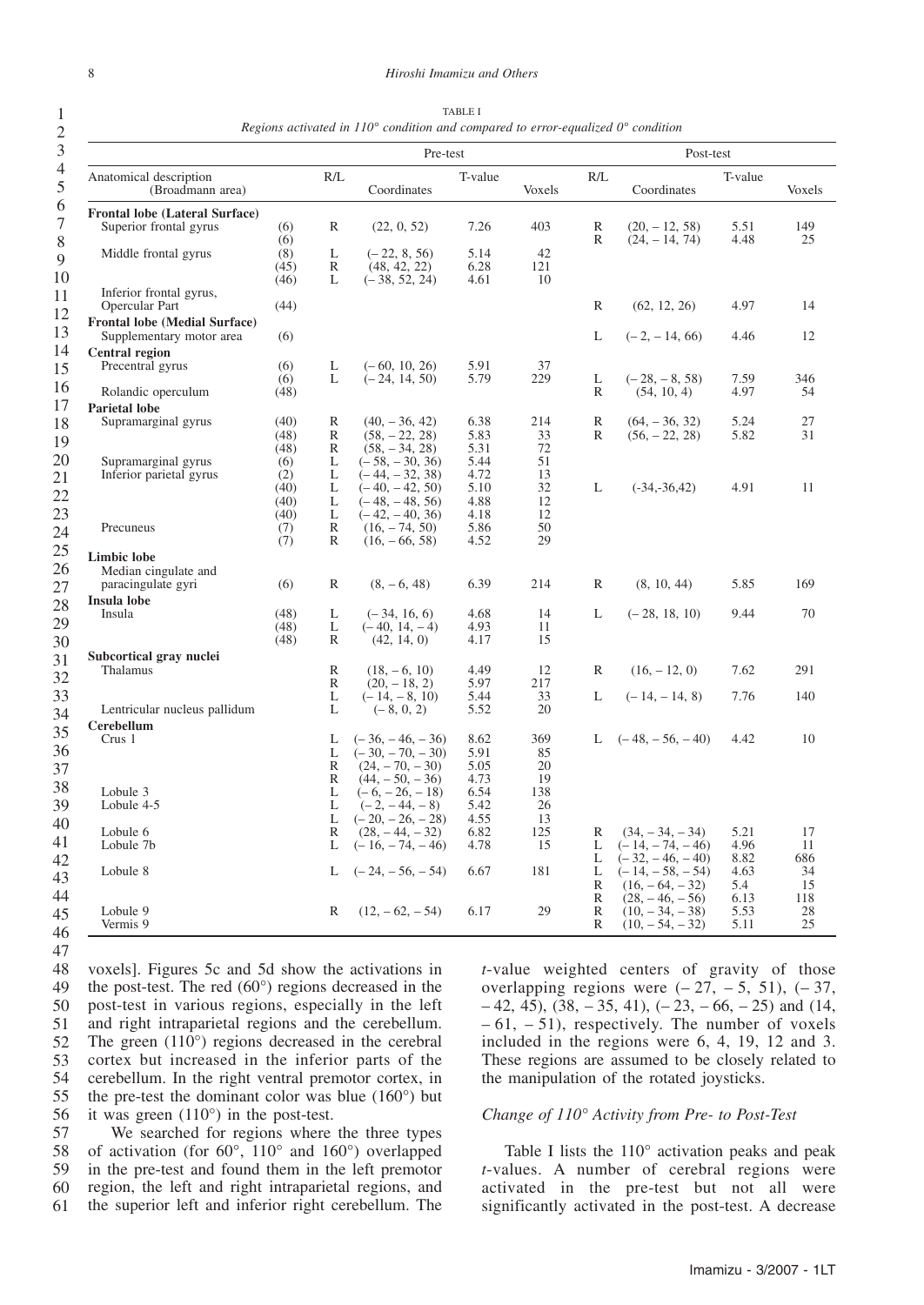

Fig. 6 – *The same activities as in Figure 5 are shown in the transverse (a-d) or coronal sections (e). Sections include the prefrontal regions (areas 45 and 46) (a), the dorsal premotor cortex (b), the ventral premotor cortex (c), the intraparietal regions (d), and the cerebellum (e). Lines in e indicate the horizontal level at z = – 40.*

of activation was prominent in the prefrontal regions (area 6 in the superior frontal gyrus; areas 8, 45, and 46 in the middle frontal gyrus) and in the parietal regions. In contrast, an increase of activity was observed in the premotor (area 44 in the opercular part of the inferior frontal gyrus and area 6 in the superior frontal gyrus at  $z = 74$  level) and in the SMA. The total number of voxels did not change drastically in the cerebellum. However, activation shifted from the superior parts (crus 1 and lobules 3-6) to the inferior parts (lobules 7b-9).

Figures 6a-6e show representative slices from the above regions. The panels in Figure 6a show areas 45 and 46 in the prefrontal regions where significant activation was observed in the pre-test but not in the post-test. Figures 6b and 6c include the dorsal and ventral premotor regions, respectively. Activation in the dorsal and ventral premotor regions increased in the post-test. Figure 6d shows the intraparietal regions where the  $60^{\circ}$ (red) and 110° (green) activations decreased in the post-test. Figure 6e shows the cerebellar activity in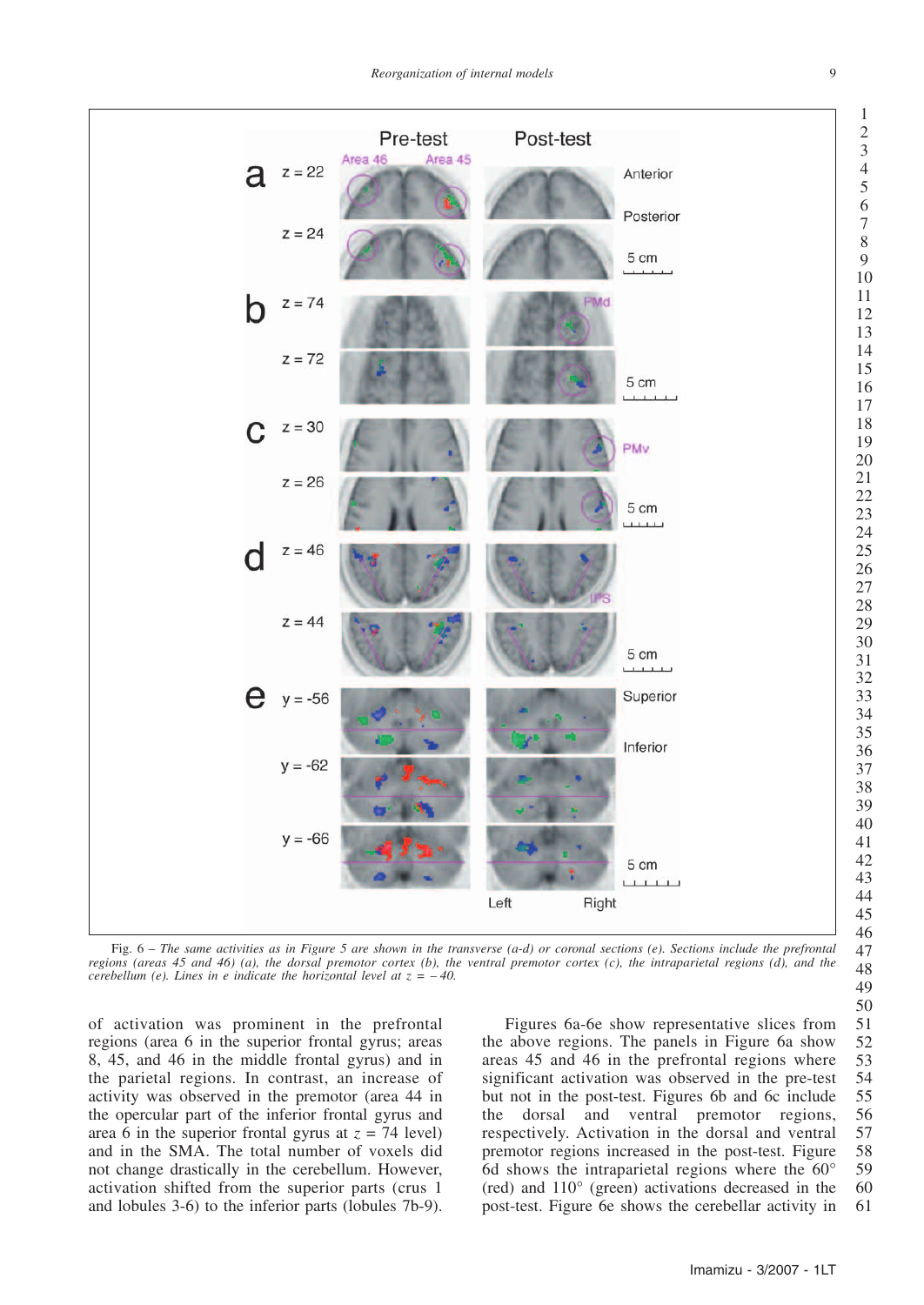

Fig. 7 – *Activated volumes (across-subjects mean + SE) in anatomical regions where overlap among the 60°, 110°, and 160° activations was found in the pre-test. Threshold for activation was t > 3.08, p < .05 uncorrected (fixed effect model). Filled bars and open bars correspond to pre- and post-tests. \* indicates p < .05, and # p < .10 according to a paired t-test.*

the coronal sections. The 60° activation decreased in the superior parts, and the 110° activation increased in the inferior parts. 

#### *Quantitative Analysis of Change in Activity*

We compared activated volume in the pre-test to that of the post-test for each subject for anatomical regions including the overlap among the three types of activation (Figure 7). The activated volume was measured in activation map of each subject (p < .001 uncorrected). This analysis was conducted not only in the regions where the overlap was found but also in the homologous region on the other side of the hemisphere. Below, we will describe increases or decreases thresholded at p < .10. 

Although marginally significant (not significant in the strict sense) results pass this threshold, we will report them to indicate trends in change of activity.

Regarding the premotor regions, a significant volume decrease was found in the left premotor [t(13) = 1.89,  $p < .04$ , paired *t*-test] for the 60° activation. In the left and right intraparietal regions, a significant or marginally significant decrease was identified for the  $60^{\circ}$  activation [left: t(13) = 1.45,  $p < .09$ ; right: t(13) = 1.71,  $p < .06$ ] and the 110° activation [left:  $t(13) = 1.85$ ,  $p < .05$ ; right:  $t(13) =$ 1.63,  $p < .06$ ]. The decrease in the 110 $^{\circ}$  activation in the parietal regions was consistent with Table I. In the superior part of the cerebellum, the volume for the 60° activation decreased in the post-test [left:  $t(13) = 1.92$ ,  $p < .04$ ; right:  $t(13) = 1.54$ ,  $p <$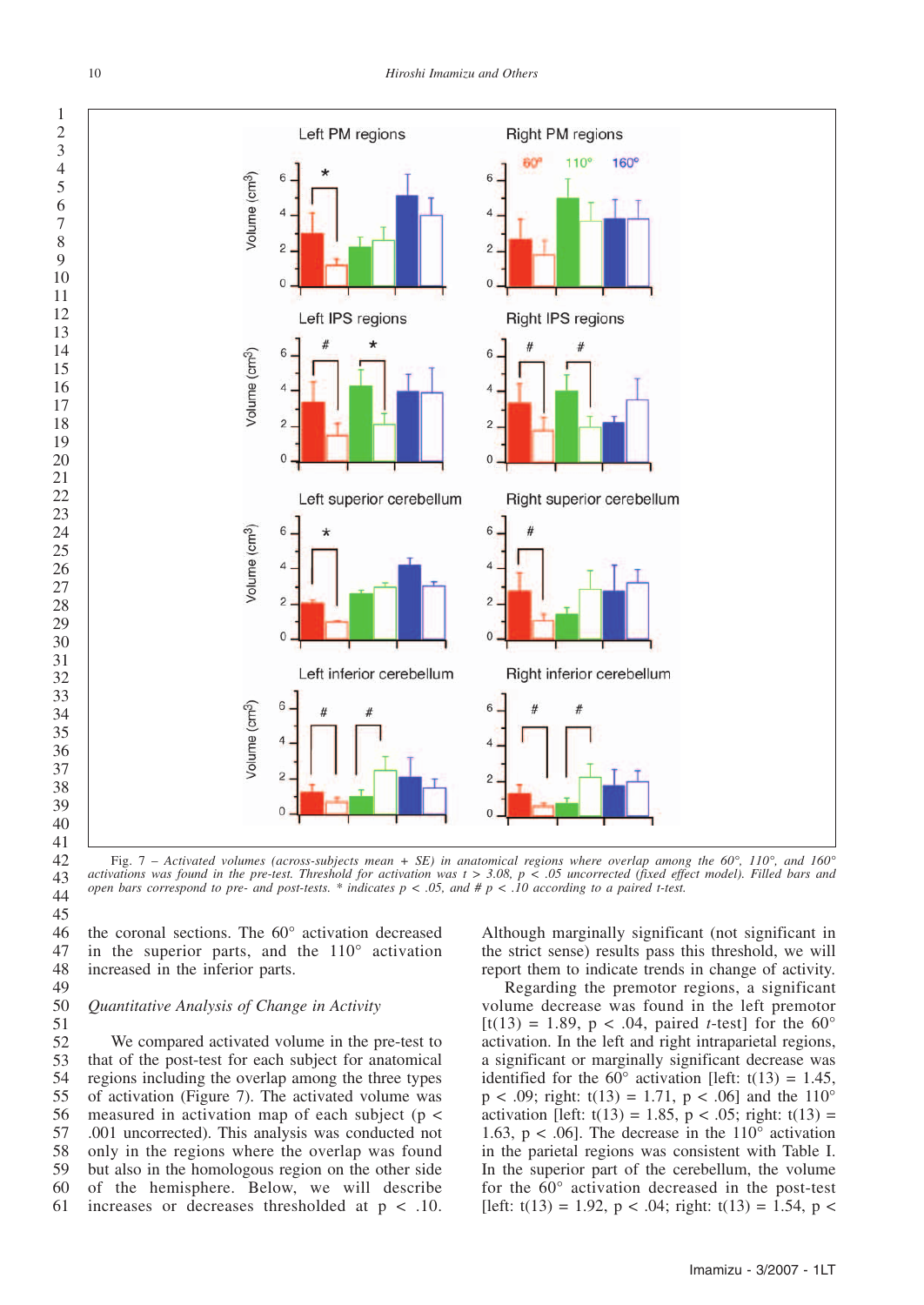.08] but the volume for the  $110^{\circ}$  activation increased [left:  $t(13) = 1.65$ ,  $p < .06$ , right:  $t(13) =$ 1.69,  $p < .06$ ]. Thus, an increase of activity at  $p <$ .10 level was only identified in the cerebellum.

We confirmed the above increase or decrease of volume for 110° activity in the post-test separately for each subject. When the activated volume was measured in the activation map of each subject ( $p <$ .01 uncorrected), the volume for 110° activity increased in the left or the right inferior cerebellum in 11 of the 14 subjects. Regarding those 11 subjects, we investigated change of the volume in the other regions of interest. The volume for the 110° activity increased in the left or right premotor region of six subjects and the SMA region of six subjects. The volume decreased in the left or right intraparietal region of eight subjects, the area-45 region of ten subjects, and the area-46 region in nine subjects.

#### **DISCUSSION**

In summary, the 110° activation in the frontal and parietal regions decreased in the post-test whereas it increased in the premotor (in the precentral gyrus and the opercular part of the inferior frontal gyrus) regions, in the SMA, and in the inferior part of the cerebellum. The 60° activation decreased in most of the brain regions. Regarding 160° activation, no significant change in activity was observed.

As mentioned in the Introduction, we previously investigated cerebellar activity on subjects who learned to use a 120° rotated mouse and identified activity reflecting an internal model separate from activity reflecting performance error. We used the same method to equalize tracking error as in the current experiment (Imamizu et al., 2000). We also previously investigated cerebellar activity after learning the use of two novel tools (a rotated mouse and a velocity mouse whose cursor velocity was proportional to the mouse's position). The activities of the two different tools were spatially segregated with slight overlap, suggesting that multiple internal models are acquired in a modular fashion (Imamizu et al., 2003).

The first advantage of possessing multiple internal models is the reduction of interference between different learning epochs, which enables the rapid switching of skilled behaviors. The second advantage is being able to cope with an entirely new environment by adaptively mixing pre-existing motor primitives as multiple internal models. However, the central nervous system (CNS) must solve a selection problem: deciding which internal models are appropriate for usage and learning under a given context of sensory-motor behaviors. MOSAIC models have been proposed for the learning and switching of internal models (Wolpert and Kawato, 1998; Kawato and Wolpert, 1998b; Wolpert et al., 1998, 2003; Wolpert and

Ghahramani, 2000; Haruno et al., 2001; Doya et al., 2002). In this model, output from multiple internal models are mixed in proportion to their appropriateness for the current context. Therefore, an enormous repertoire of behavior can be generated even if the number of internal models is limited, and many situations that we encounter may be derived from a combination of previously experienced situations. A recent study (Imamizu et al., 2004) suggests that the dorsolateral prefrontal (area 46) and the parietal regions contribute to the selection and combination ('blending') of multiple internal models. A PET study on monkeys also found that fronto-cerebellar interaction contributes to switching tools when monkeys use several tools simultaneously (Obayashi et al., 2002). A recent neuroanatomical study (Kelly and Strick, 2003) found loop connections between area 46 and the cerebellum, which is consistent with these results. 1 2 3 4 5 6 7 8 9 10 11 12 13 14 15 16 17 18 19

Based on a series of previous studies that we have conducted, the results of our current study can be interpreted as follows. Before scanning brain activity, an internal model for the 60° joystick and one for the 160° joystick were acquired in the cerebellum as a result of long-term training. In the pre-test, it was assumed that the CNS copes with the new 110° joystick by blending the output from the 60° and the 160° internal models. Activation in area 46 and the parietal regions contributed to this blending process. An increase in 110° activity was observed in the premotor regions, in the SMA, and in the inferior part of the cerebellum in the post-test in comparison to pre-tests, suggesting that an internal model for the 110° joystick was acquired in these regions. For the following reasons, it is assumed that internal models are acquired in the inferior part of the cerebellum. First, group analysis (random effect analysis) indicated that the volume increase was the largest in lobule 7b of the inferior cerebellum (from  $15$  to  $686 + 11$  voxels, Table I). Second, a marginally significant increase of activation was identified only in the inferior cerebellum among the regions where the quantitative analysis was conducted (Figure 7). As mentioned above, a previous study that we conducted indicated that functional connectivity between the lateral parts of the cerebellum and the premotor regions increased after acquisition of the internal model, which suggests that the acquired internal models send outputs to the premotor regions (Tamada et al., 1999). Electrophysiological studies (e.g., Sasaki et al., 1977) and neuroanatomical studies (Middleton and Strick, 1994; Kelly and Strick, 1998; Dum and Strick, 2003) have revealed reciprocal connections between the cerebellar and premotor regions. It is supposed that internal models for the 60° and 160° joysticks had already been acquired in the pre-test and that these models sent outputs to the premotor regions. The connectivity probably further increased in the post-test after acquisition of the 110° internal 20 21 22 23 24 25 26 27 28 29 30 31 32 33 34 35 36 37 38 39 40 41 42 43 44 45 46 47 48 49 50 51 52 53 54 55 56 57 58 59 60 61